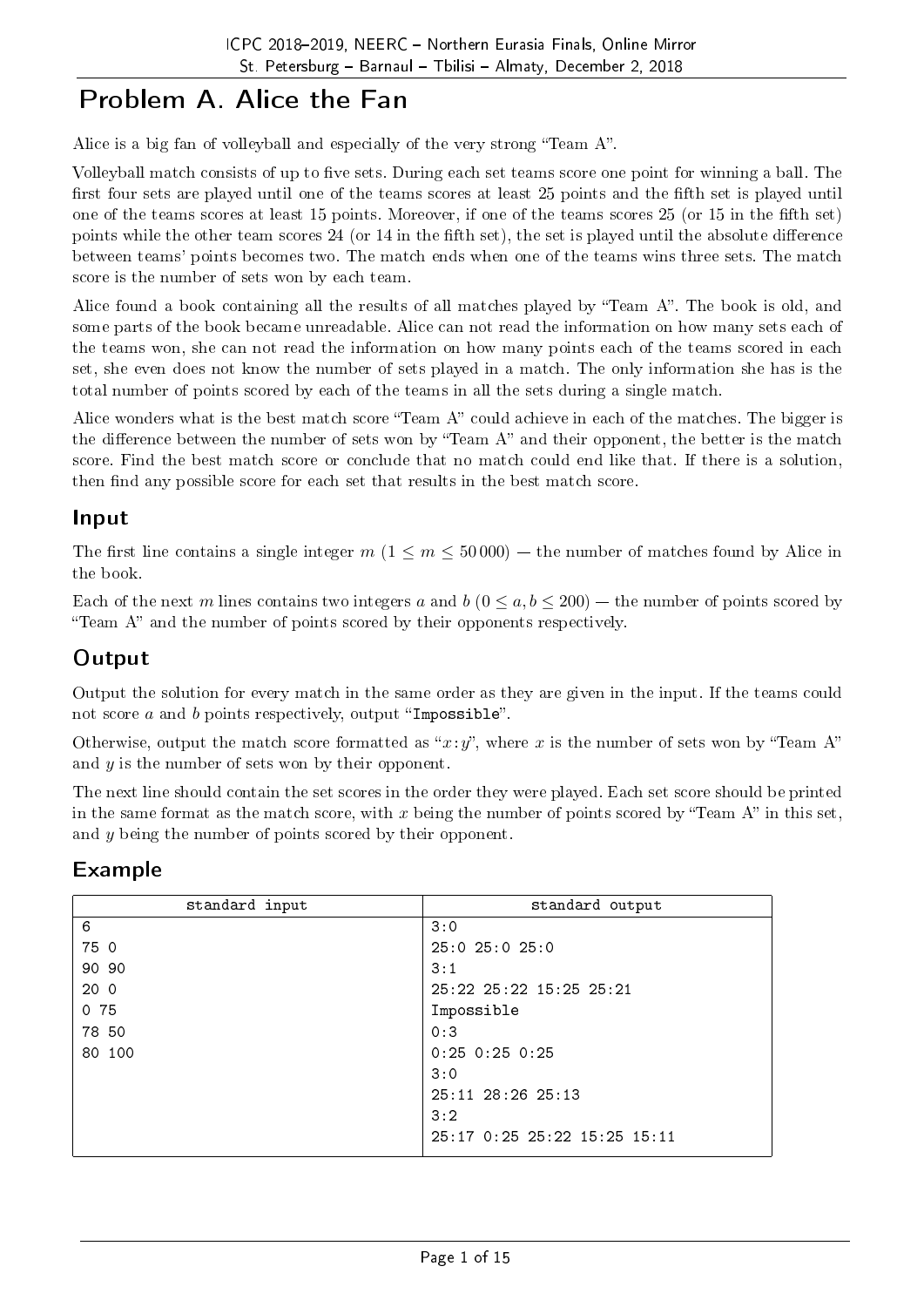# Problem B. Bimatching

In the XIX Century dancing was one of the most important subjects learned by nobles at schools. Balls were the main or even the only opportunity to get to know new people, both for romantic and for business purposes. However, at that time many cavaliers died in wars. For these and other reasons, lack of cavaliers for dances was a rather common issue at balls. But there was an elegant solution to this problem. Some dances were modified for a cavalier to ask two ladies for a dance instead of one. New dances meant for a set of triples appeared as well as usual dances for a set of pairs.

Nowadays there are communities interested in a reconstruction of dances, and the number of cavaliers is still usually less than the number of ladies. So dances for lady-cavalier-lady triples are studied now, too.

Betty is a leader of a popular community of historical dances. Unfortunately, there are some pairs where a cavalier and a lady dislike each other and do not want to dance together in the same triple. Betty is rather observant and knows all such dislikes in the community. All she needs is a way to find the maximum possible number *t* of triples that can be selected for a dance. She does not even need to know such a *bimatching* between cavaliers and ladies, because she likes to puzzle dancers saying: "And now form t triples, please. I know that it is possible". Please help Betty to find the maximum lady-cavalier-lady bimatching capacity.

### Input

The first line of the input contains the number of test cases  $t$  ( $1 \le t \le 20$ ). Then *t* descriptions of test cases follow.

For each test case the first line contains the number *n* of cavaliers and the number *m* of ladies  $(1 \leq n, m;$  $n + m \leq 150$ . Next *n* lines contain strings of *m* zeros and ones each. The character at position  $\ell$  in row *c* is one if and only if lady  $\ell$  can be in one triple with cavalier *c*. The sum of  $n + m$  over all test cases in a single input does not exceed 150.

### **Output**

For each test case output the maximum number *t* of triples in a single line.

### Examples

| standard input | standard output | Illustration                                                         |
|----------------|-----------------|----------------------------------------------------------------------|
| $\overline{2}$ | 1               | $\ell_3$<br>$\ell_2$<br>$\ell_1$                                     |
| 2 3            | $\overline{2}$  |                                                                      |
| 111            |                 |                                                                      |
| 111            |                 |                                                                      |
| 3 4            |                 | $\mathfrak{c}_2$<br>$c_1$                                            |
| 0110           |                 | $\ell_3$<br>$\ell_2$<br>$\ell_1$<br>$\ell_4$                         |
| 1100           |                 |                                                                      |
| 0011           |                 |                                                                      |
|                |                 | c <sub>2</sub><br>c <sub>1</sub><br>$c_3$                            |
| $\mathbf{1}$   | $\overline{2}$  | $\ell_1$<br>$\ell_5$<br>$\ell_6$<br>$\ell_2$<br>$\ell_3$<br>$\ell_4$ |
| 36             |                 |                                                                      |
| 001100         |                 |                                                                      |
| 111111         |                 |                                                                      |
| 001100         |                 | $\mathfrak{C}_3$<br>$\mathfrak{c}_1$<br>$\mathfrak{c}_2$             |

### Note

In the illustration each line means that a cavalier can dance with a lady. Bold line means that a cavalier asks a lady for a dance.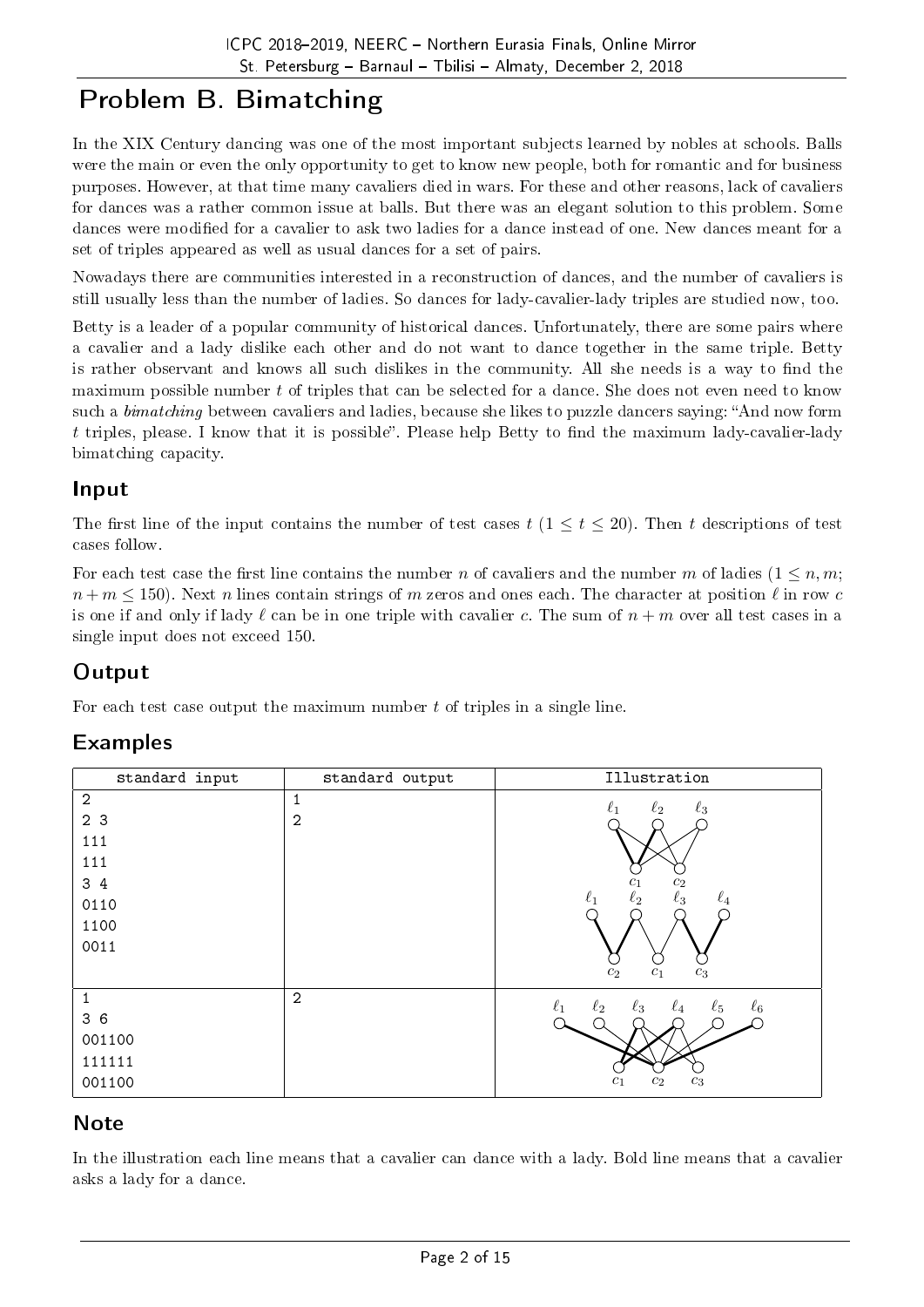## Problem C. Cactus Search

If you want to make an array problem  $harder - solve$  it on a tree. If you want to make a tree problem harder solve it on a cactus

Conventional wisdom

NEERC featured a number of problems in previous years about cactuses  $-$  connected undirected graphs in which every edge belongs to at most one simple cycle. Intuitively, a cactus is a generalization of a tree where some cycles are allowed. An example of a cactus from NEERC 2007 problem is given on the picture below.



You are playing a game on a cactus with Chloe. You are given a cactus. Chloe had secretly picked one vertex  $v$  from the cactus and your goal is to find it. You can make at most 10 guesses. If your guess is vertex  $v - y$ ou win. Otherwise, if your guess is another vertex  $u -$  Chloe helps you and tells you some vertex *w* which is adjacent to *u* and such that the distance from *w* to *v* is strictly less than the distance from *u* to *v* (here the distance is the number of edges in the shortest path between vertices).

### Interaction Protocol

First, the testing system writes a line with two integers *n* and  $m$  ( $1 \leq n \leq 500$ ;  $0 \leq m \leq 500$ ). Here *n* is the number of vertices in the graph. Vertices are numbered from 1 to *n*. Edges of the graph are represented by a set of edge-distinct paths, where *m* is the number of such paths. Each of the following *m* lines contains a path in the graph. A path starts with an integer  $k_i$  ( $2 \leq k_i \leq 500$ ) followed by  $k_i$  integers from  $1$  to  $n$ . These  $k_i$  integers represent vertices of a path. Adjacent vertices in a path are distinct. The path can go to the same vertex multiple times, but every edge is traversed exactly once in the whole input. The graph in the input is a cactus.

To prove that your program can find a secret vertex in at most 10 queries, you need to do that *n* times. Each time testing system picks some vertex before interacting with your program. Your program makes guesses by writing lines with a single number  $u$  ( $1 \le u \le n$ ).

Testing system responds by writing lines with one of the two responses:

- "FOUND" means that your guess is correct. After that, your program should proceed to the next test case or terminate if *n* vertices were already guessed.
- "GO  $w''$  means that your guess is incorrect, but now you know that the distance from vertex  $w$ to the secret vertex is less than the distance from *u*. It is guaranteed that vertices *u* and *w* are connected by an edge.

Do not forget to flush the output after each guess!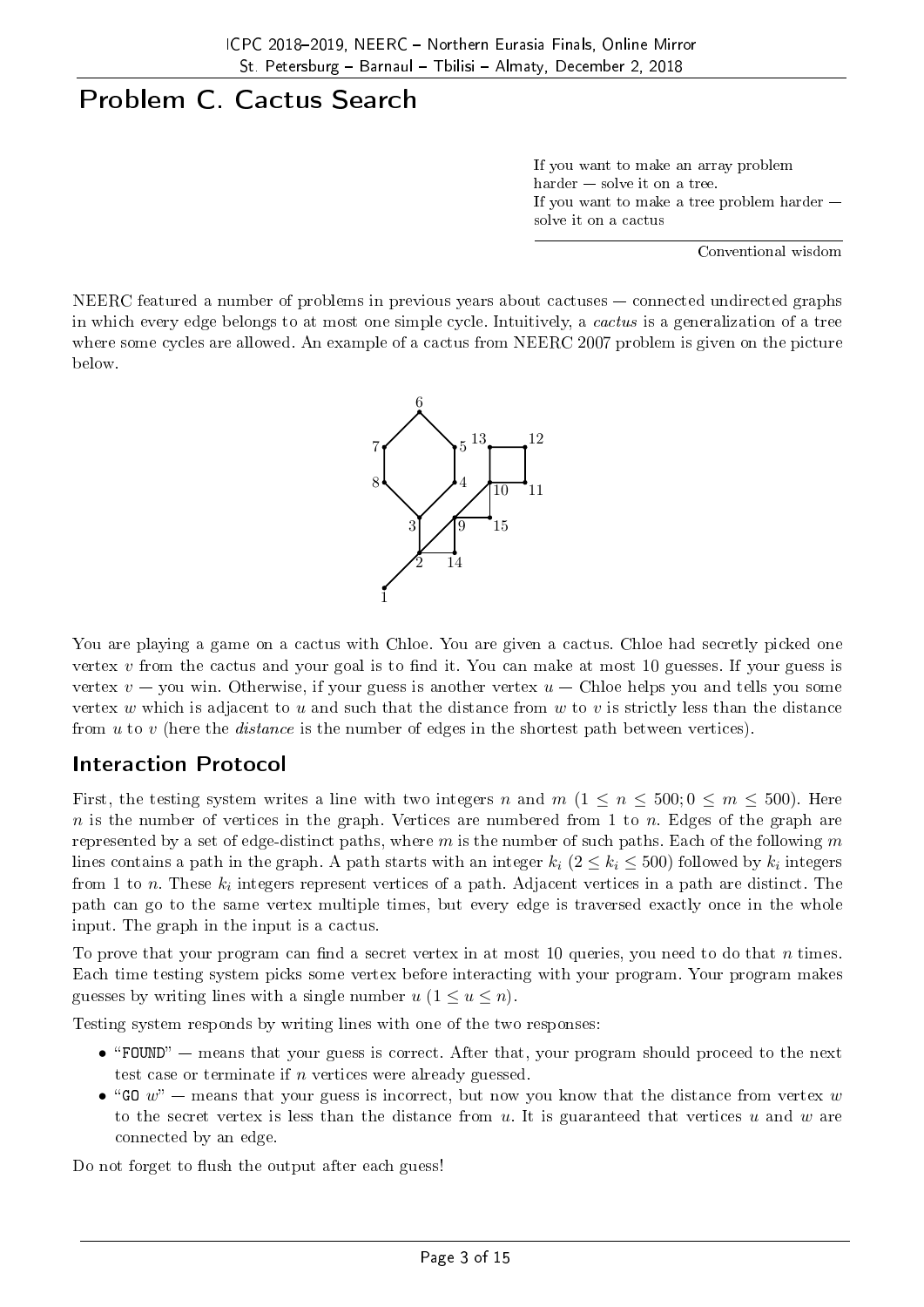### Example

| standard input | standard output           | Illustration   |
|----------------|---------------------------|----------------|
| 5 <sub>2</sub> |                           |                |
| $5$ 1 2 3 4 5  |                           |                |
| $2$ 1 3        |                           |                |
|                | $\ensuremath{\mathsf{3}}$ |                |
| FOUND          | $\ensuremath{\mathsf{3}}$ |                |
| GO 4           |                           | $\cdot$ 2<br>1 |
|                | $\bf 4$                   |                |
| FOUND          |                           |                |
|                | $\ensuremath{\mathsf{3}}$ |                |
| GO2            |                           | 3              |
|                | $\sqrt{2}$                |                |
| FOUND          |                           | $\overline{4}$ |
|                | $\sqrt{3}$                |                |
| $G0$ 1         |                           |                |
| FOUND          | $\,1\,$                   | 5 <sup>1</sup> |
|                | $\ensuremath{\mathsf{3}}$ |                |
| $GO_4$         |                           |                |
|                | $\bf 4$                   |                |
| $GO_5$         |                           |                |
|                | $\overline{5}$            |                |
| ${\tt FOUND}$  |                           |                |

### Note

Empty lines are added to the standard input and the standard output examples for clarity only. They are not present during the actual interaction.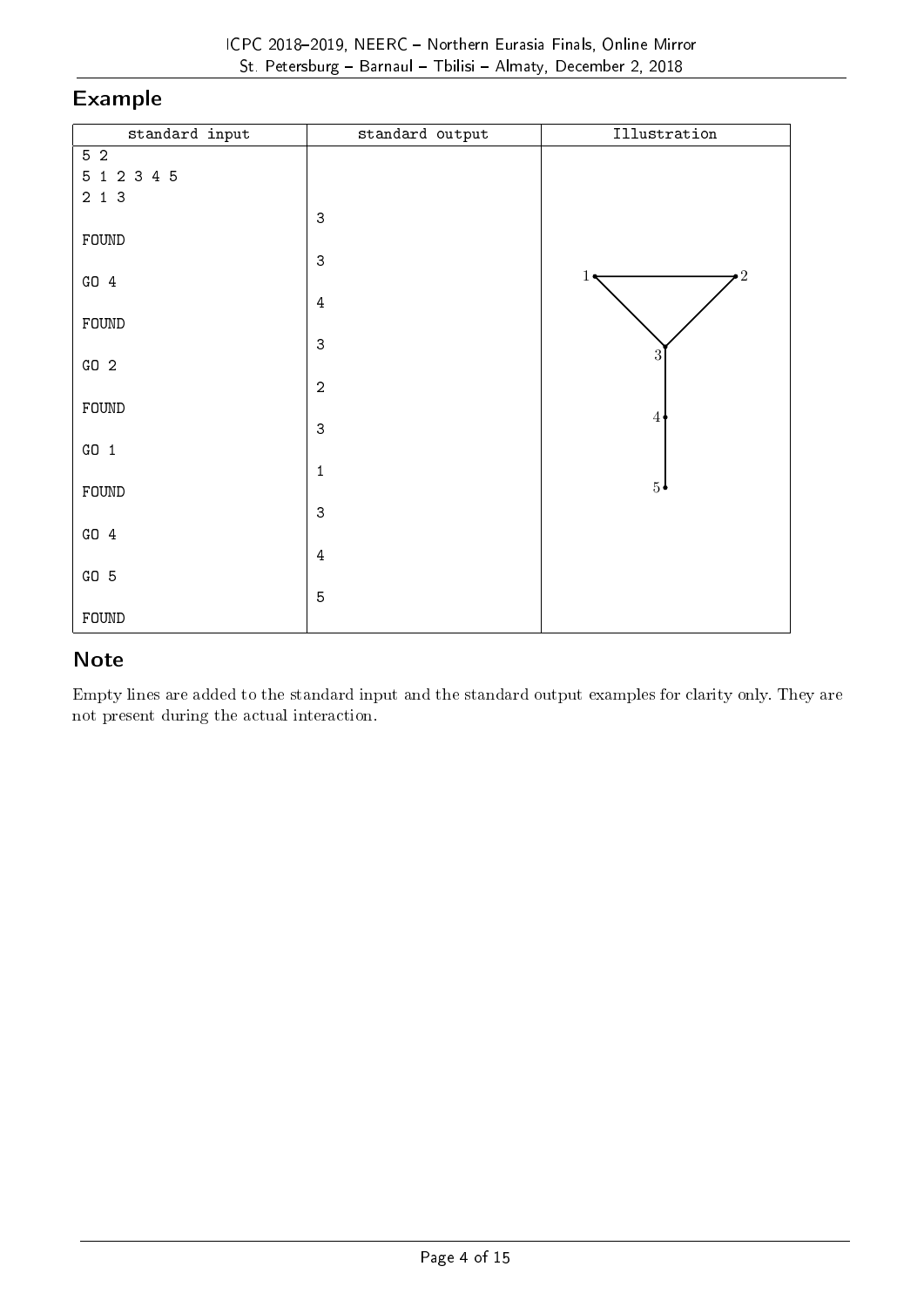## Problem D. Distance Sum

You are given a connected undirected unweighted graph. The distance *d*(*u, v*) between two vertices *u* and *v* is defined as the number of edges in the shortest path between them. Find the sum of  $d(u, v)$  over all unordered pairs (*u, v*).

### Input

The first line of the input contains two integers *n* and  $m$  ( $2 \le n \le 10^5$ ;  $n-1 \le m \le n+42$ ) — the number of vertices and the number of edges in the graph respectively. The vertices are numbered from 1 to *n*.

Each of the following m lines contains two integers  $x_i$  and  $y_i$   $(1 \le x_i, y_i \le n; x_i \ne y_i)$  — the endpoints of the *i*-th edge.

There is at most one edge between every pair of vertices.

### **Output**

Output a single integer  $-$  the sum of the distances between all unordered pairs of vertices in the graph.

### Examples

| standard input                                                                                                                                      | standard output  | Illustration                                                     |
|-----------------------------------------------------------------------------------------------------------------------------------------------------|------------------|------------------------------------------------------------------|
| 44<br>$1\quad2$<br>2 3<br>3 <sub>1</sub><br>34                                                                                                      | $\boldsymbol{8}$ | 1<br>3<br>4<br>$\sqrt{2}$                                        |
| 7 10<br>$1\quad2$<br>26<br>5 3<br>5 4<br>$5\overline{)}$<br>7<br>36<br>7<br>$\mathbf{1}$<br>5 <sub>1</sub><br>7 4<br>4 <sub>1</sub><br>$\mathbf{1}$ | 34               | $\mathfrak{Z}$<br>5<br>$6\,$<br>$\overline{2}$<br>$\overline{4}$ |

### **Note**

In the first example the distance between four pairs of vertices connected by an edge is equal to 1 and  $d(1,4) = d(2,4) = 2.$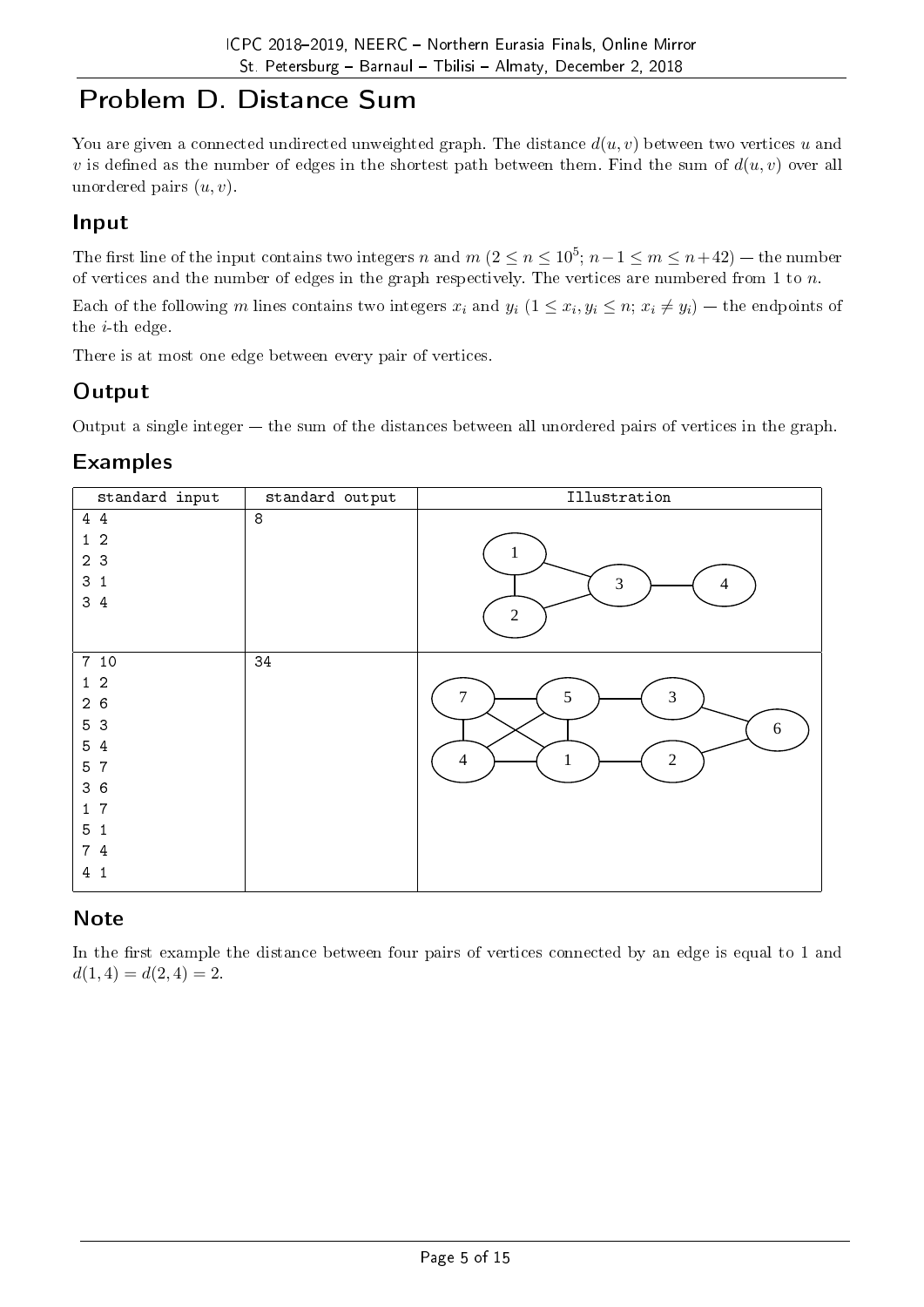# Problem E. Easy Chess

Elma is learning chess figures.

She learned that a rook can move either horizontally or vertically. To enhance her understanding of rook movement Elma's grandmother gave Elma an  $8 \times 8$  chess board and asked her to find a way to move the rook from a1 to h8 making exactly  $n$  moves, so that all visited cells are different.

A visited cell is the initial cell a1 and each cell on which the rook lands after a move.

### Input

The input contains a single integer  $n (2 \le n \le 63)$  – the desired number of moves.

### **Output**

Output a space-separated list of  $n+1$  visited cells in the order they are visited by the rook. All cells must be different. The list should start with a1 and end with h8. A solution always exists.

### Example

| standard input | standard output | Illustration                                                                                                                                                               |
|----------------|-----------------|----------------------------------------------------------------------------------------------------------------------------------------------------------------------------|
| $\overline{4}$ | a1 f1 c1 c8 h8  | 8<br>$\overline{7}$<br>6<br>5<br>4<br>3<br>$\overline{2}$<br>$\mathbf b$<br>$\mathbf f$<br>$\mathbf d$<br>$\mathbf{g}$<br>$_{\rm h}$<br>$\rm e$<br>$\mathbf c$<br>$\rm{a}$ |
|                |                 |                                                                                                                                                                            |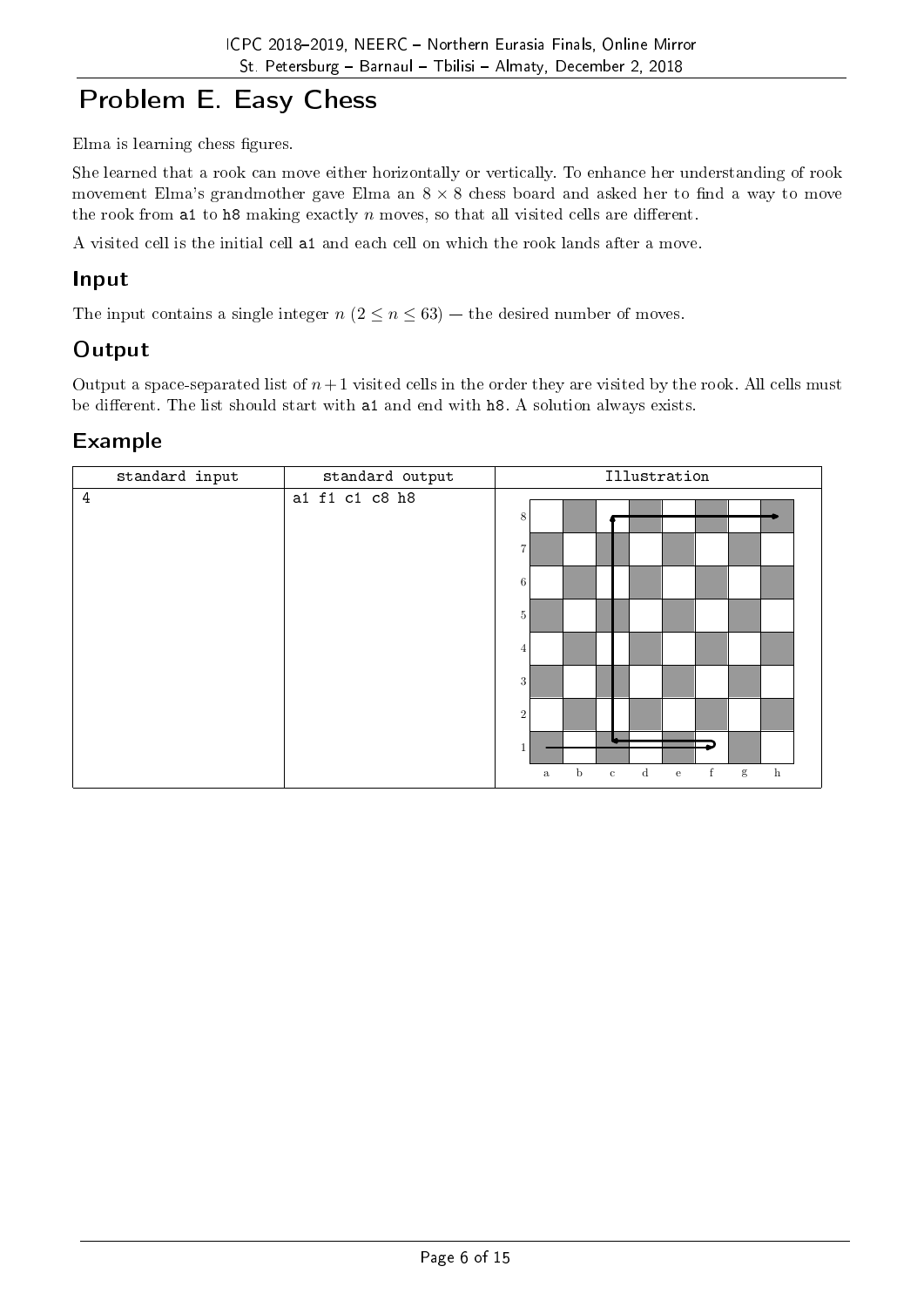# Problem F. Fractions

You are given a positive integer *n*.

Find a sequence of fractions  $\frac{a_i}{b_i}$ ,  $i = 1...k$  (where  $a_i$  and  $b_i$  are positive integers) for some  $k$  such that:

$$
\begin{cases}\nb_i \text{ divides } n, 1 < b_i < n \text{ for } i = 1 \dots k \\
1 \le a_i < b_i \text{ for } i = 1 \dots k \\
\sum_{i=1}^k \frac{a_i}{b_i} = 1 - \frac{1}{n}\n\end{cases}
$$

## Input

The input consists of a single integer  $n (2 \le n \le 10^9)$ .

## **Output**

In the first line print "YES" if there exists such a sequence of fractions or "NO" otherwise.

If there exists such a sequence, next lines should contain a description of the sequence in the following format.

The second line should contain integer  $k$  ( $1 \leq k \leq 100000$ )  $-$  the number of elements in the sequence. It is guaranteed that if such a sequence exists, then there exists a sequence of length at most 100 000.

Next *k* lines should contain fractions of the sequence with two integers *a<sup>i</sup>* and *b<sup>i</sup>* on each line.

### Examples

| standard input | standard output |
|----------------|-----------------|
| ◠              | NO              |
| b              | YES             |
|                | റ               |
|                | 12              |
|                | 1 <sup>3</sup>  |

### **Note**

In the second example there is a sequence  $\frac{1}{2}, \frac{1}{3}$  $\frac{1}{3}$  such that  $\frac{1}{2} + \frac{1}{3} = 1 - \frac{1}{6}$  $\frac{1}{6}$ .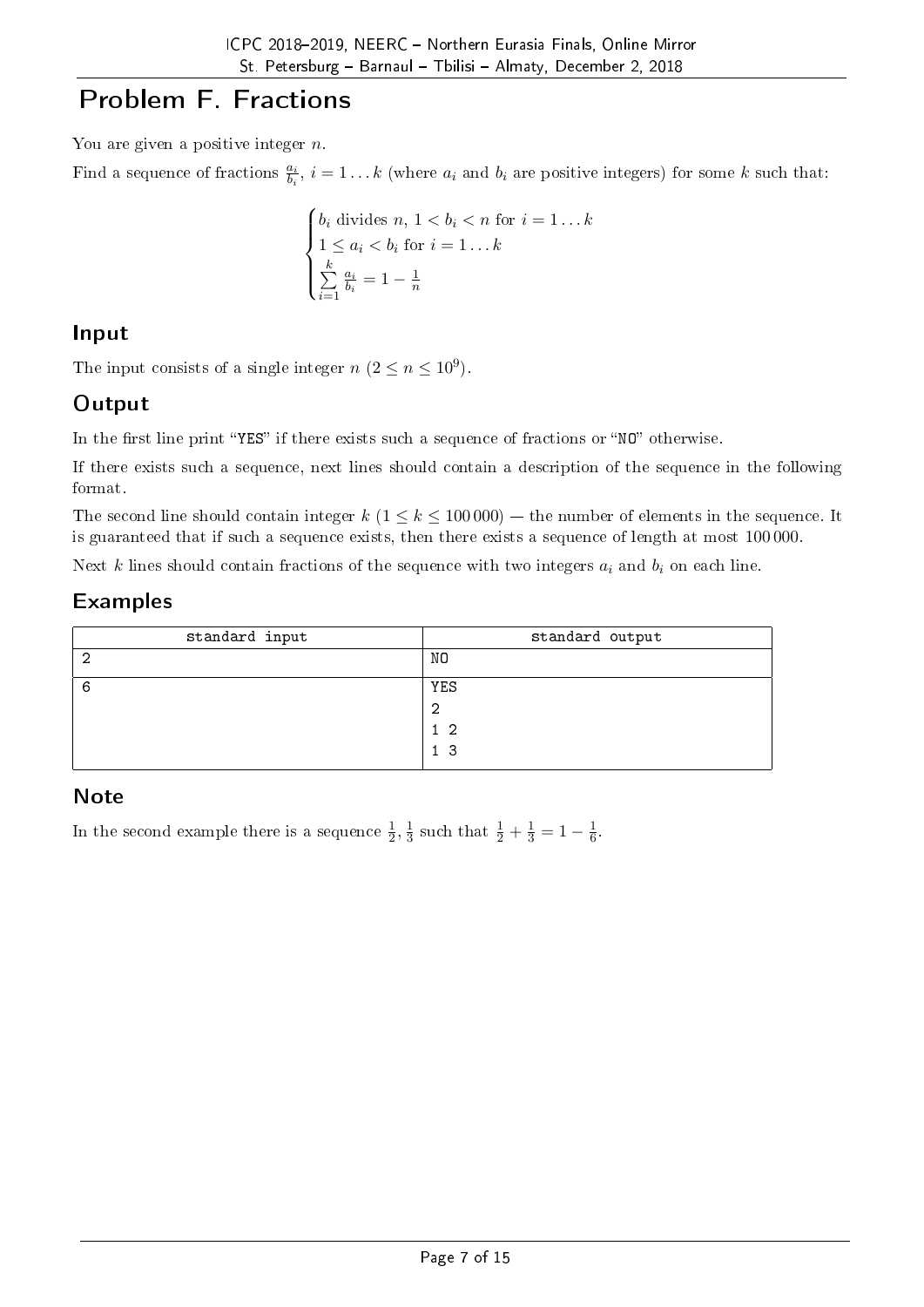## Problem G. Guest Student

Berland State University invites people from all over the world as guest students. You can come to the capital of Berland and study with the best teachers in the country.

Berland State University works every day of the week, but classes for guest students are held on the following schedule. You know the sequence of seven integers  $a_1, a_2, \ldots, a_7$  ( $a_i = 0$  or  $a_i = 1$ ):

- $a_1 = 1$  if and only if there are classes for guest students on Sundays;
- $a_2 = 1$  if and only if there are classes for guest students on Mondays;
- *•* . . .
- $a_7 = 1$  if and only if there are classes for guest students on Saturdays.

The classes for guest students are held in at least one day of a week.

You want to visit the capital of Berland and spend the minimum number of days in it to study *k* days as a guest student in Berland State University. Write a program to find the length of the shortest continuous period of days to stay in the capital to study exactly *k* days as a guest student.

#### Input

The first line of the input contains integer  $t$  ( $1 \le t \le 10000$ )  $-$  the number of test cases to process. For each test case independently solve the problem and print the answer.

Each test case consists of two lines. The first of them contains integer  $k$   $(1 \leq k \leq 10^8)$  — the required number of days to study as a guest student. The second line contains exactly seven integers  $a_1, a_2, \ldots, a_7$  $(a_i = 0 \text{ or } a_i = 1)$  where  $a_i = 1$  if and only if classes for guest students are held on the *i*-th day of a week.

#### **Output**

Print  $t$  lines, the  $i$ -th line should contain the answer for the  $i$ -th test case  $-$  the length of the shortest continuous period of days you need to stay to study exactly *k* days as a guest student.

#### Example

| standard input | standard output |
|----------------|-----------------|
| 3              | 8               |
| -2             | 233333332       |
| 0100000        |                 |
| 100000000      |                 |
| 1000101        |                 |
|                |                 |
| 1000000        |                 |

#### **Note**

In the first test case you must arrive to the capital of Berland on Monday, have classes on this day, spend a week until next Monday and have classes on the next Monday. In total you need to spend 8 days in the capital of Berland.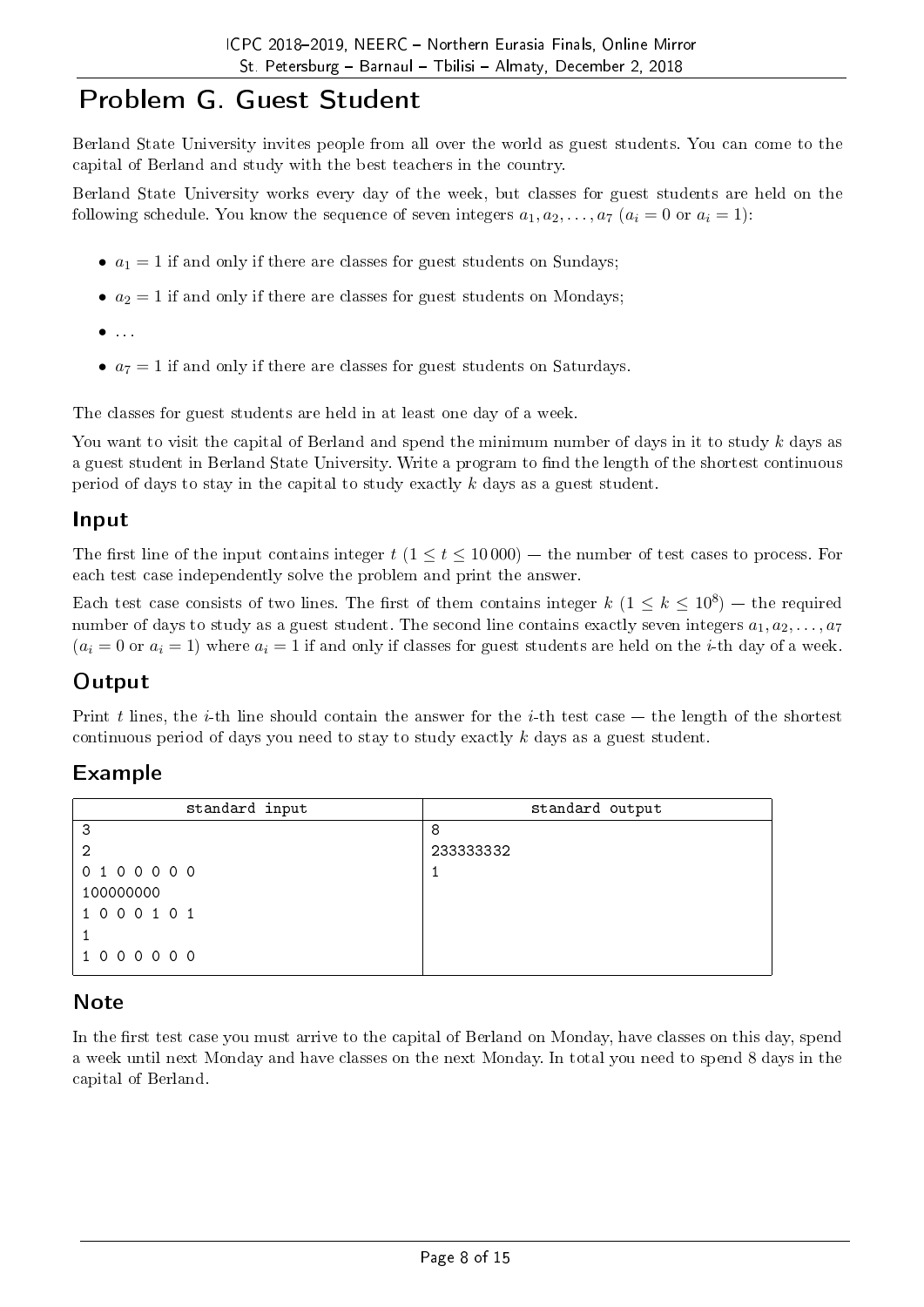## Problem H. Harder Satisfiability

A fully quantified boolean 2-CNF formula is a formula in the following form:  $Q_1x_1 \ldots Q_nx_n F(x_1, \ldots, x_n)$ .  $\rm{Each} \ Q_i$  is one of two quantifiers: a *universal* quantifier  $\forall$  ("for all"), or an *existential* quantifier  $\exists$  ("exists"); and *F* is a conjunction (boolean AND) of *m* clauses *s ∨ t* (boolean OR), where *s* and *t* are some variables (not necessarily different) with or without negation. This formula has no free variables, so it evaluates to either true or false. We can evaluate a given fully quantified formula with a simple recursive algorithm:

- 1. If there are no quantifiers, return the remaining expression's value of true or false.
- 2. Otherwise, recursively evaluate formulas:  $F_z = Q_2 x_2 \dots Q_n x_n F(z, x_2, \dots, x_n)$  for  $z = 0, 1$ .
- 3. If  $Q_1 = \exists$  return  $F_0 \vee F_1$ ; otherwise if  $Q_1 = \forall$  return  $F_0 \wedge F_1$ .

You are given some fully quantified boolean 2-CNF formulas. Find out if they are true or not.

### Input

The first line of the input contains a single integer  $t$  ( $1 \le t \le 10^5$ ) – the number of test cases.

The first line of a test case contains two integers *n* and  $m$  ( $1 \leq n, m \leq 10^5$ ) — the number of variables and the number of clauses in  $F$ . The next line contains a string  $s$  with  $n$  characters describing the quantifiers. If  $s_i = 'A'$  then  $Q_i$  is a universal quantifier  $\forall$ , otherwise if  $s_i = 'E'$  then  $s_i$  is an existential quantifier  $\exists$ .

Next m lines describe clauses in F. Each line contains two integers  $u_i$  and  $v_i$  ( $-n \le u_i, v_i \le n$ ;  $u_i, v_i \ne 0$ ). If  $u_i \geq 1$  then the first variable in the *i*-th clause is  $x_{u_i}$ . Otherwise, if  $u_i \leq -1$  then the first variable is  $\overline{x_{-u_i}}$  (negation of  $x_{-u_i}$ ). The second variable in the *i*-th clause is similarly described by  $v_i$ .

The sum of values of  $n$  for all test cases does not exceed  $10^5;$  the sum of values of  $m$  does not exceed  $10^5.$ 

### Output

For each test case output "TRUE" if the given formula is true or "FALSE" otherwise.

| standard input | standard output |
|----------------|-----------------|
| 3              | TRUE            |
| 2 <sub>2</sub> | FALSE           |
| AE             | FALSE           |
| $1 - 2$        |                 |
| $-1$ 2         |                 |
| 2 <sub>2</sub> |                 |
| ΕA             |                 |
| $1 - 2$        |                 |
| $-1$ 2         |                 |
| 3 <sub>2</sub> |                 |
| $\tt AEA$      |                 |
| $1 - 2$        |                 |
| $-1 -3$        |                 |

## Example

### Note

The first sample corresponds to a formula  $\forall x_1 \exists x_2 (x_1 \vee \overline{x_2}) \wedge (\overline{x_1} \vee x_2) = \forall x_1 \exists x_2 x_1 \oplus x_2$ . For any  $x_1$  we can choose  $x_2 = \overline{x_1}$  making it true, hence the formula is true.

The second sample changes the order of quantifiers. Now the answer is "FALSE", because for any value of  $x_1$  we can choose  $x_2 = x_1$  and the formula becomes false.

The third formula is  $\forall x_1 \exists x_2 \forall x_3 (x_1 \vee \overline{x_2}) \wedge (\overline{x_1} \vee \overline{x_3})$ . If we substitute  $x_1 = 1, x_3 = 1$  then no assignment of *x*<sup>2</sup> can make the second clause true, so the formula is false.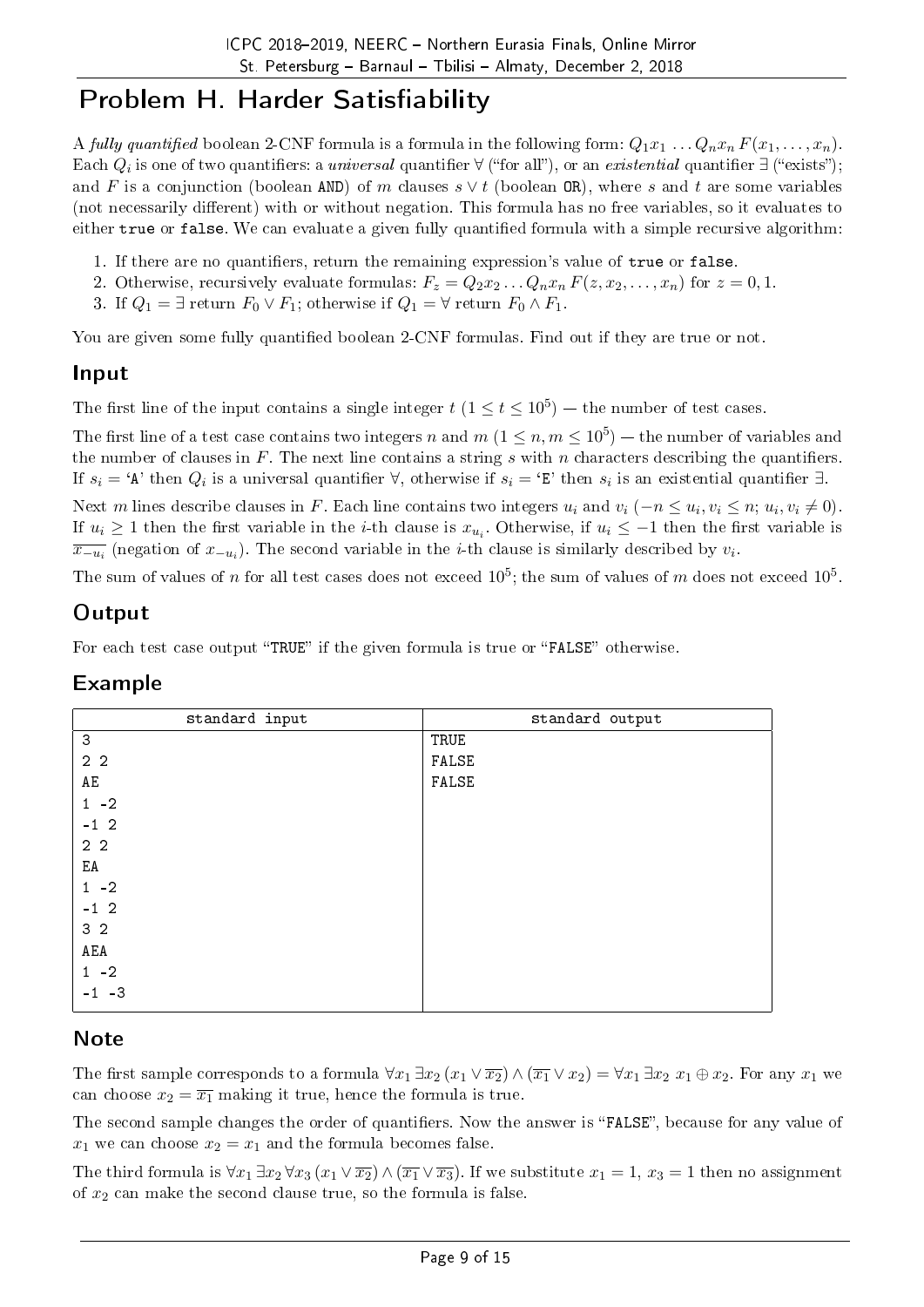## Problem I. Interval-Free Permutations

Consider a permutation  $p_1, p_2, \ldots, p_n$  of integers from 1 to *n*. We call a sub-segment  $p_l, p_{l+1}, \ldots, p_{r-1}, p_r$ of the permutation an interval if it is a reordering of some set of consecutive integers. For example, the permutation (6*,* 7*,* 1*,* 8*,* 5*,* 3*,* 2*,* 4) has the intervals (6*,* 7), (5*,* 3*,* 2*,* 4), (3*,* 2), and others.

Each permutation has some trivial intervals  $-$  the full permutation itself and every single element. We call a permutation interval-free if it does not have non-trivial intervals. In other words, interval-free permutation does not have intervals of length between 2 and *n −* 1 inclusive.

Your task is to count the number of interval-free permutations of length *n* modulo prime number *p*.

#### Input

In the first line of the input there are two integers  $t$  ( $1 \le t \le 400$ ) and  $p$  ( $10^8 \le p \le 10^9$ ) — the number of test cases to solve and the prime modulo. In each of the next *t* lines there is one integer  $n (1 \le n \le 400)$  – the length of the permutation.

#### **Output**

For each of t test cases print a single integer  $-$  the number of interval-free permutations modulo  $p$ .

### Examples

| standard input | standard output |
|----------------|-----------------|
| 4 998244353    |                 |
|                | 2               |
| 4              | 6               |
| 5              | 28146           |
| 9              |                 |
| 1 437122297    | 67777575        |
| 20             |                 |

#### **Note**

For  $n = 1$  the only permutation is interval-free. For  $n = 4$  two interval-free permutations are  $(2, 4, 1, 3)$  and  $(3,1,4,2)$ . For  $n = 5 - (2,4,1,5,3)$ ,  $(2,5,3,1,4)$ ,  $(3,1,5,2,4)$ ,  $(3,5,1,4,2)$ ,  $(4,1,3,5,2)$ , and  $(4,2,5,1,3)$ . We will not list all 28146 for  $n = 9$ , but for example  $(4, 7, 9, 5, 1, 8, 2, 6, 3)$ ,  $(2, 4, 6, 1, 9, 7, 3, 8, 5)$ . (3*,* 6*,* 9*,* 4*,* 1*,* 5*,* 8*,* 2*,* 7), and (8*,* 4*,* 9*,* 1*,* 3*,* 6*,* 2*,* 7*,* 5) are interval-free.

The exact value for  $n = 20$  is  $264111424634864638$ .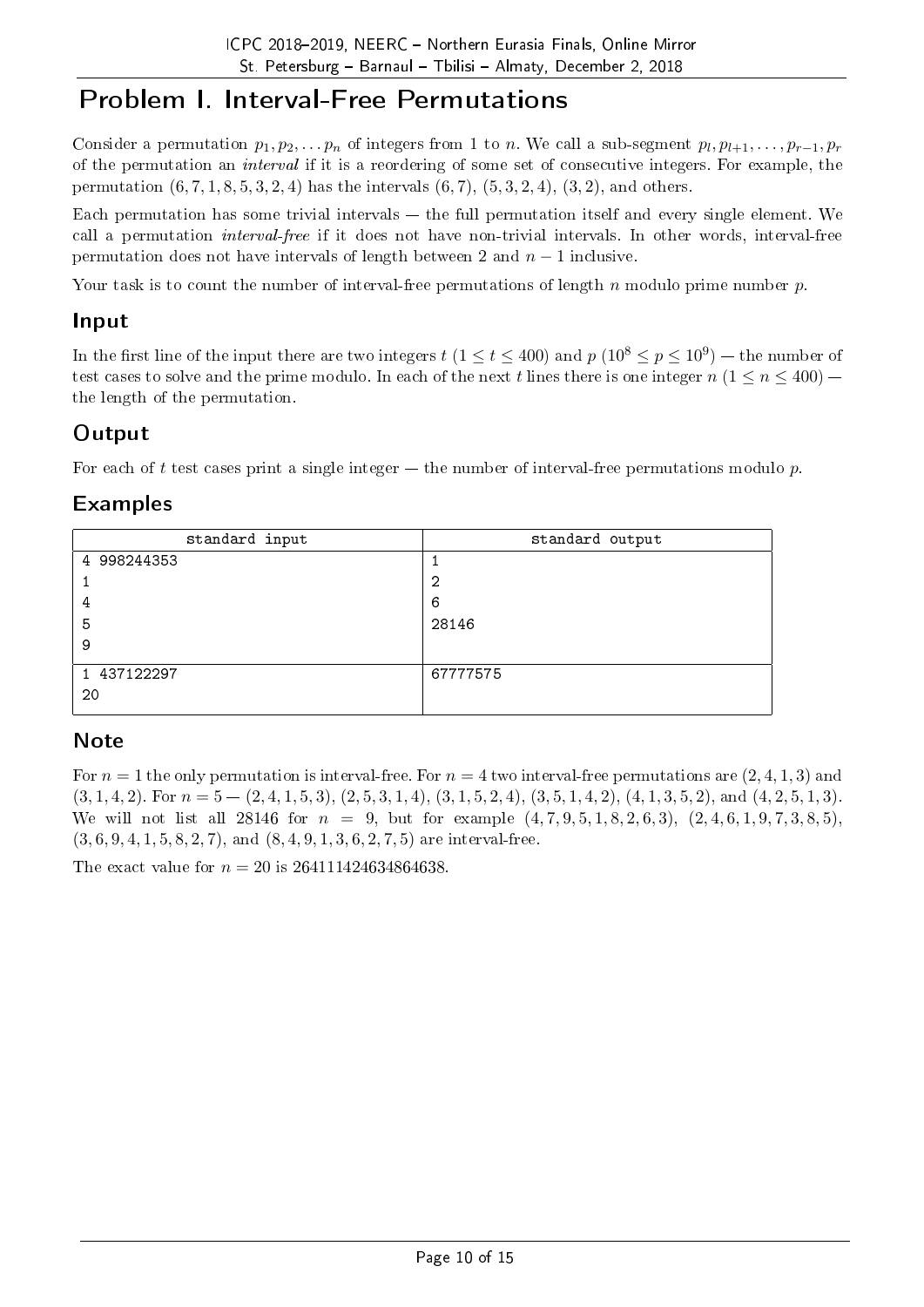# Problem J. JS Minification

International Coding Procedures Company (ICPC) writes all its code in Jedi Script (JS) programming language. JS does not get compiled, but is delivered for execution in its source form. Sources contain comments, extra whitespace (including trailing and leading spaces), and other non-essential features that make them quite large but do not contribute to the semantics of the code, so the process of *minification* is performed on source files before their delivery to execution to compress sources while preserving their semantics.

You are hired by ICPC to write JS minifier for ICPC. Fortunately, ICPC adheres to very strict programming practices and their JS sources are quite restricted in grammar. They work only on integer algorithms and do not use floating point numbers and strings.

Every JS source contains a sequence of lines. Each line contains zero or more tokens that can be separated by spaces. On each line, a part of the line that starts with a hash character (`#' code 35), including the hash character itself, is treated as a comment and is ignored up to the end of the line.

Each line is parsed into a sequence of tokens from left to right by repeatedly skipping spaces and finding the longest possible token starting at the current parsing position, thus transforming the source code into a sequence of tokens. All the possible tokens are listed below:

- A reserved token is any kind of operator, separator, literal, reserved word, or a name of a library function that should be preserved during the minification process. Reserved tokens are fixed strings of non-space ASCII characters that do not contain the hash character  $(4^{\mu}$  code 35). All reserved tokens are given as an input to the minication process.
- A number token consists of a sequence of digits, where a *digit* is a character from zero ('0') to nine  $('9')$  inclusive.
- A *word* token consists of a sequence of characters from the following set: lowercase letters, uppercase letters, digits, underscore ('\_' code 95), and dollar sign ('\$' code 36). A word does not start with a digit.

Note, that during parsing the longest sequence of characters that satisfies either a number or a word definition, but that appears in the list of reserved tokens, is considered to be a reserved token instead.

During the minification process words are renamed in a systematic fashion using the following algorithm:

- 1. Take a list of words that consist only of lowercase letters ordered first by their length, then lexicographically: "a", "b", ..., "z", "aa", "ab", ..., excluding reserved tokens, since they are not considered to be words. This is the target word list.
- 2. Rename the first word encountered in the input token sequence to the first word in the target word list and all further occurrences of the same word in the input token sequence, too. Rename the second new word encountered in the input token sequence to the second word in the target word list, and so on.

The goal of the minication process is to convert the given source to the shortest possible line (counting spaces) that still parses to the same sequence of tokens with the correspondingly renamed words using these JS parsing rules.

### Input

The first line of the input contains a single integer  $n (0 \le n \le 40)$  – the number of reserved tokens.

The second line of the input contains the list of reserved tokens separated by spaces without repetitions in the list. Each reserved token is at least one and at most 20 characters long and contains only characters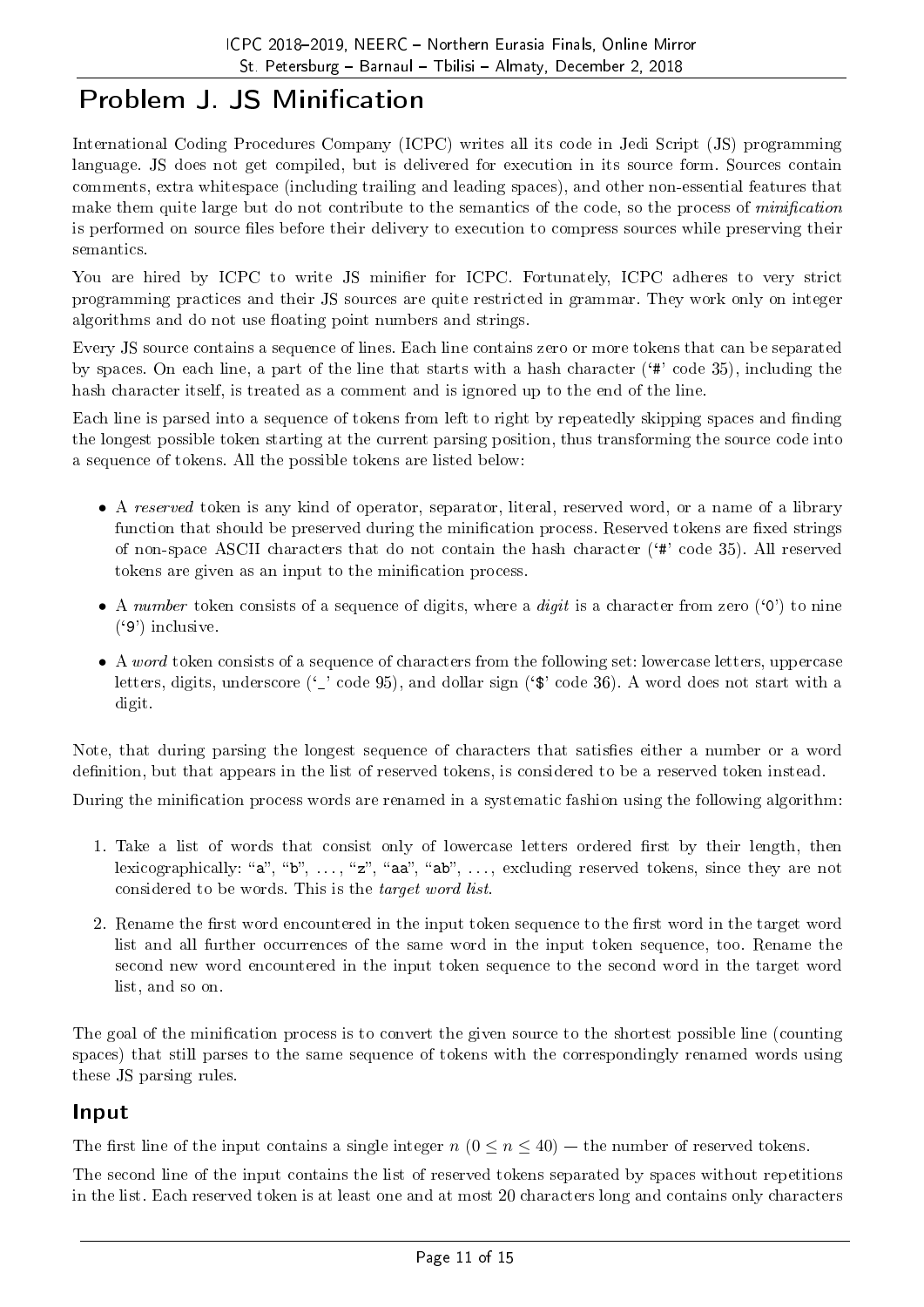with ASCII codes from 33 (exclamation mark) to 126 (tilde) inclusive, with exception of a hash character  $(*\ast \text{code }35).$ 

The third line of the input contains a single integer  $m (1 \leq m \leq 40)$  – the number of lines in the input source code.

Next *m* lines contain the input source, each source line is at most 80 characters long (counting leading and trailing spaces). Each line contains only characters with ASCII codes from 32 (space) to 126 (tilde) inclusive. The source code is valid and fully parses into a sequence of tokens.

### Output

Write to the output a single line that is the result of the minication process on the input source code. The output source line shall parse to the same sequence of tokens as the input source with the correspondingly renamed words and shall contain the minimum possible number of spaces needed for that. If there are multiple ways to insert the minimum possible number of spaces into the output, use any way.

### Examples

```
standard input
16
fun while return var \{ \} ( ), ; > = + ++ - --
9
fun fib(num) { # compute fibs
    var return_value = 1, prev = 0, temp;
    while (num > 0) {
        temp = return_value; return_value = return_value + prev;
        prev = temp;num--;
    }
    return return_value;
}
                                                                 standard output
fun a(b){var c=1,d=0,e;while(b>0){e=c;c=c+d;d=e;b--;}return c;}
                                                                  standard input
10
( ) + ++ : -> >> >>: b c)
2
(\text{d} \cdot \text{d} \cdot \text{d} + \text{d} + \text{d} \cdot \text{d} \cdot \text{d} + \text{d} \cdot \text{d} \cdot \text{d} + \text{d} \cdot \text{d} \cdot \text{d} \cdot \text{d} + \text{d} \cdot \text{d} \cdot \text{d} \cdot \text{d} \cdot \text{d} \cdot \text{d} \cdot \text{d} \cdot \text{d} \cdot \text{d} \cdot \text{d} \cdot \text{d} \cdot \text{d} \cdot \text{d} \cdot \text{d} \cdot \text{d} \cdot \text{d} \cdot \text{d} \cdot \text{d} \cdot \b-> + 10 \gg : t \# using >>:
                                                                 standard output
(a+++4c) \rightarrow :d b-+10 \rightarrow e
```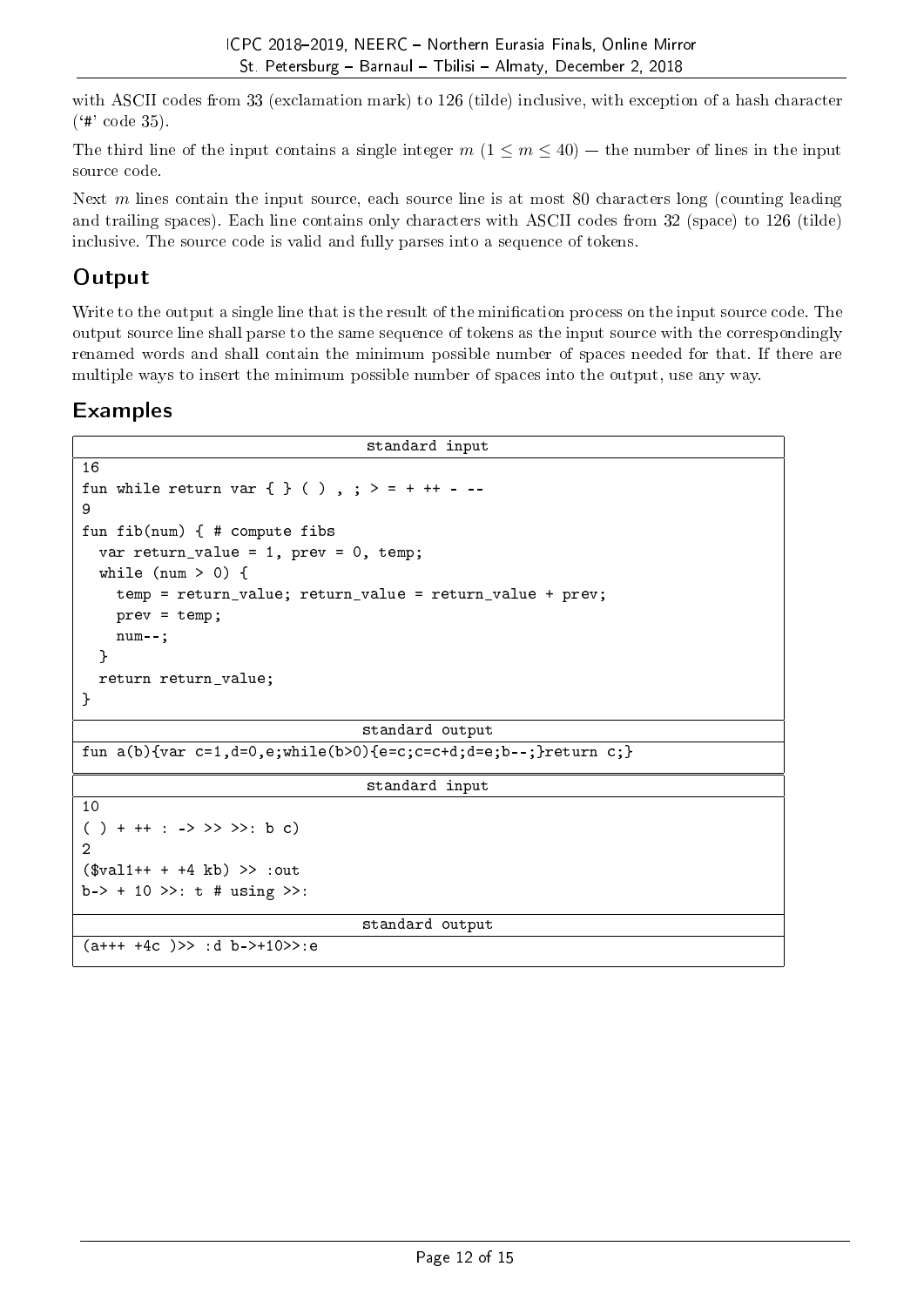# Problem K. King Kog's Reception

King Kog got annoyed of the usual laxity of his knights  $-$  they can break into his hall without prior notice! Thus, the King decided to build a reception with a queue where each knight chooses in advance the time when he will come and how long the visit will take. The knights are served in the order of the recorded time, but each knight has to wait until the visits of all the knights before him are finished.

Princess Keabeanie wants to see her father. However, she does not want to interrupt the knights so she joins the queue. Unfortunately, the knights change their minds very often they can join the queue or cancel their visits. Please help the princess to understand how long she will have to wait until she sees her father if she enters the queue at the specified moments of time given the records at the reception.

### Input

The first line of the input contains a single integer  $q$   $(1 \le q \le 3 \cdot 10^5)$  — the number of events. An event can be of three types: join, cancel, or query.

- Join "+ *t d*"  $(1 \le t, d \le 10^6)$  a new knight joins the queue, where *t* is the time when the knight will come and *d* is the duration of the visit.
- Cancel "- *i*"  $(1 \le i \le q)$  the knight cancels the visit, where *i* is the number (counted starting from one) of the corresponding join event in the list of all events.
- Query "?  $t$ " ( $1 \le t \le 10^6$ ) Keabeanie asks how long she will wait if she comes at the time  $t$ .

It is guaranteed that after each event there are no two knights with the same entrance time in the queue. Cancel events refer to the previous joins that were not cancelled yet.

Keabeanie can come at the same time as some knight, but Keabeanie is very polite and she will wait for the knight to pass.

### Output

For each query write a separate line with the amount of time Keabeanie will have to wait.

### Example

| standard input                                       | standard output |
|------------------------------------------------------|-----------------|
| $19\,$                                               | $\mathbf 0$     |
| ?3                                                   | 1               |
| $+ 2 2$                                              | $\circ$         |
| ?3                                                   | $\overline{2}$  |
| $\ddot{?}$<br>$\overline{4}$                         | $\mathbf{1}$    |
| $\overline{2}$<br>5 <sub>5</sub><br>$\boldsymbol{+}$ | 3               |
| ?5                                                   | $\overline{2}$  |
| $\ddot{?}$<br>6                                      | $\mathbf 1$     |
| $\overline{2}$<br>$\mathbf{1}$<br>$\ddot{}$          | $\overline{2}$  |
| ?2                                                   | 1               |
| ?3                                                   | $\circ$         |
| $\ddot{?}$<br>$\sqrt{4}$                             | $\circ$         |
| 5<br>$\ddot{?}$                                      | $\overline{2}$  |
| $\sqrt{6}$<br>$\ddot{?}$                             | $\mathbf 1$     |
| ?<br>7                                               | $\mathbf{1}$    |
| 9<br>$\overline{\mathcal{E}}$                        |                 |
| 8<br>$\equiv$                                        |                 |
| ?2                                                   |                 |
| ?3                                                   |                 |
| ?6                                                   |                 |
|                                                      |                 |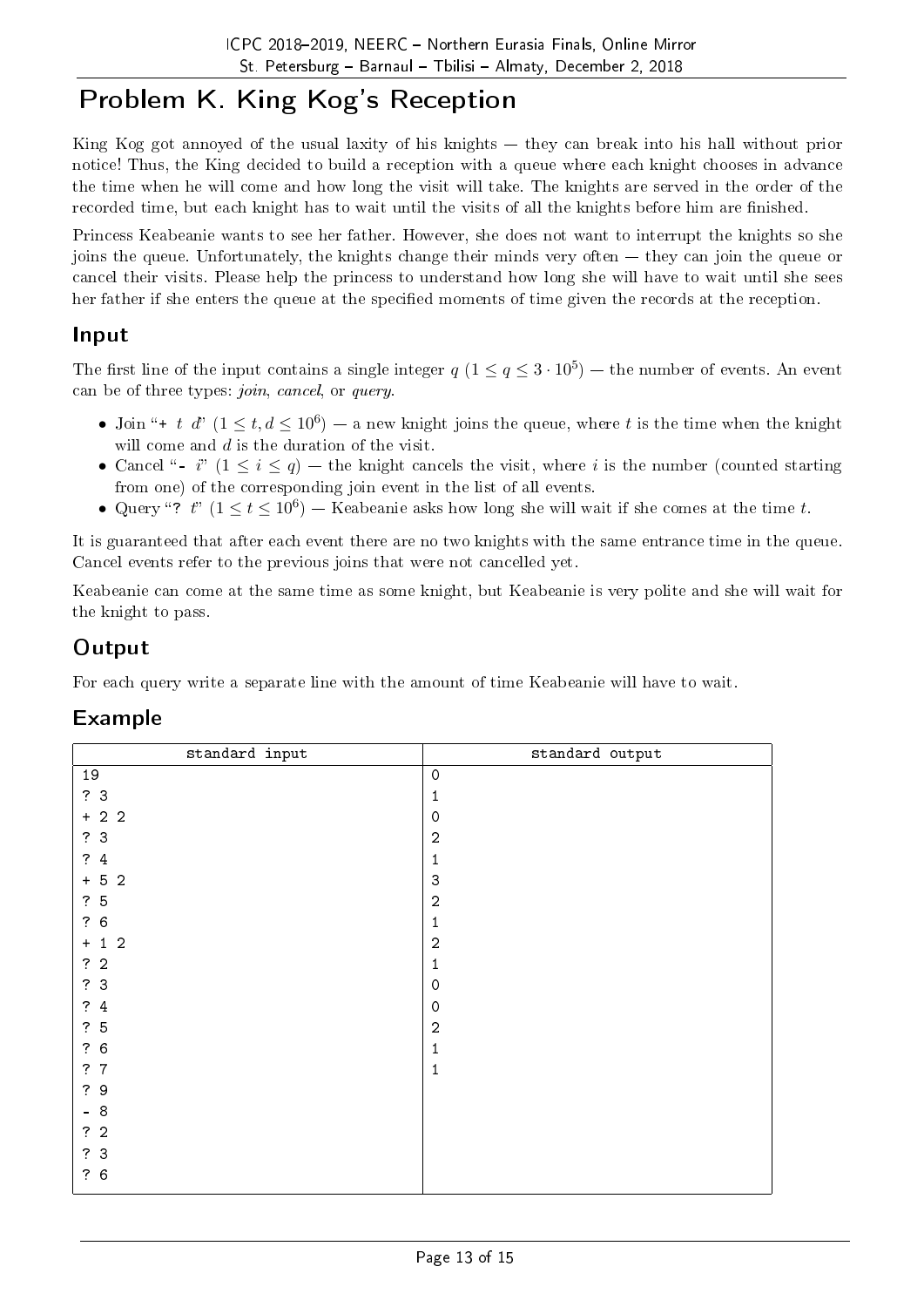# Problem L. Lazyland

The kingdom of Lazyland is the home to *n* idlers. These idlers are incredibly lazy and create many problems to their ruler, the mighty King of Lazyland.

Today *k* important jobs for the kingdom  $(k \leq n)$  should be performed. Every job should be done by one person and every person can do at most one job. The King allowed every idler to choose one job they wanted to do and the *i*-th idler has chosen the job *a<sup>i</sup>* .

Unfortunately, some jobs may not be chosen by anyone, so the King has to persuade some idlers to choose another job. The King knows that it takes *b<sup>i</sup>* minutes to persuade the *i*-th idler. He asked his minister of labour to calculate the minimum total time he needs to spend persuading the idlers to get all the jobs done. Can you help him?

#### Input

The first line of the input contains two integers *n* and  $k$  ( $1 \le k \le n \le 10^5$ ) — the number of idlers and the number of jobs.

The second line of the input contains *n* integers  $a_1, a_2, \ldots, a_n$   $(1 \le a_i \le k)$  – the jobs chosen by each idler.

The third line of the input contains *n* integers  $b_1, b_2, \ldots, b_n$   $(1 \le b_i \le 10^9)$  — the time the King needs to spend to persuade the *i*-th idler.

### **Output**

The only line of the output should contain one number  $-$  the minimum total time the King needs to spend persuading the idlers to get all the jobs done.

### Examples

| standard input  | standard output |
|-----------------|-----------------|
| 87              | 10              |
| 1 1 3 1 5 3 7 1 |                 |
| 57481352        |                 |
| 3 <sub>3</sub>  | 0               |
| 312             |                 |
| 5 3 4           |                 |

### **Note**

In the first example the optimal plan is to persuade idlers 1, 6, and 8 to do jobs 2, 4, and 6.

In the second example each job was chosen by some idler, so there is no need to persuade anyone.